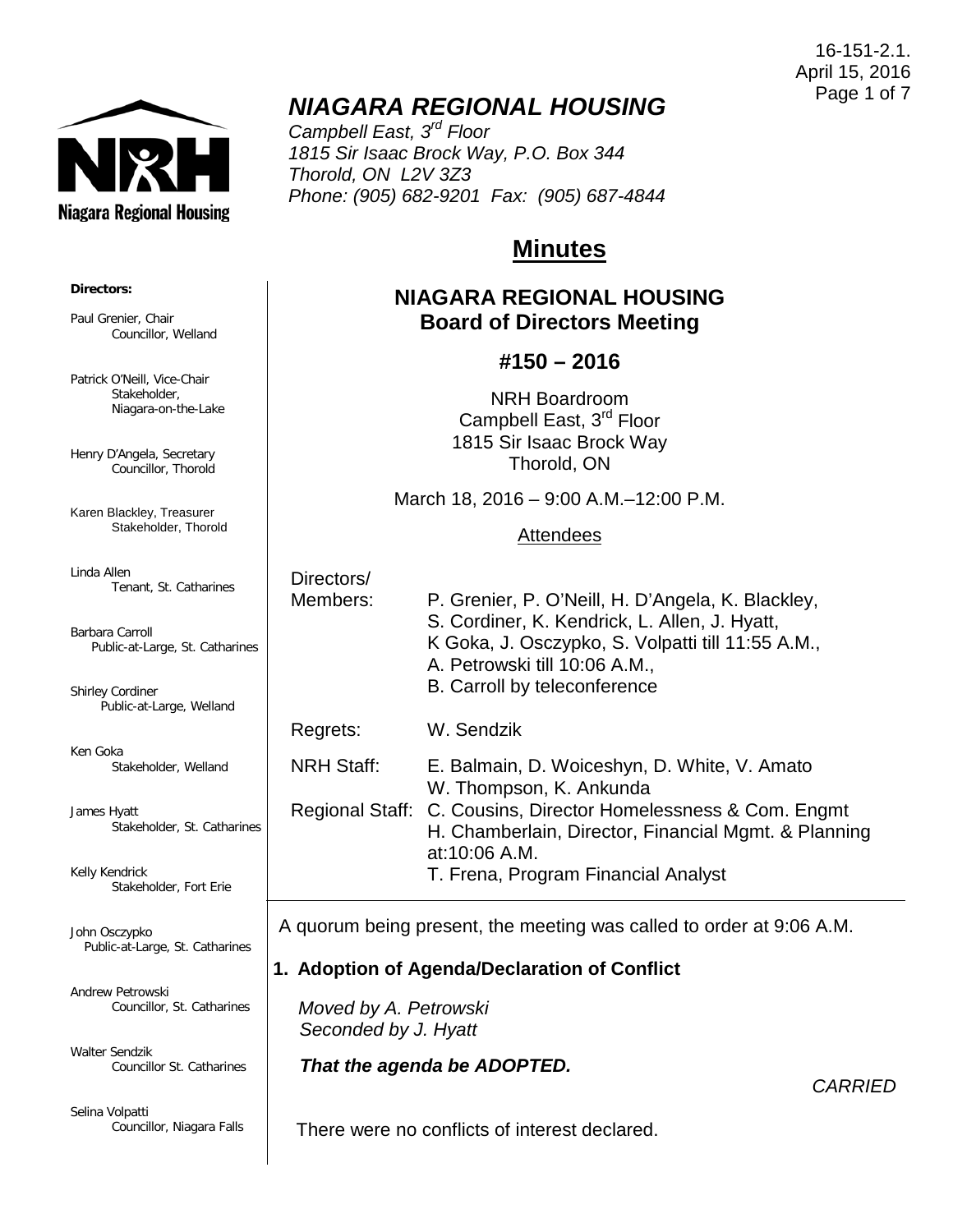#### **2. Approval of Minutes**

2.1. Minutes of the February 19, 2016 Meeting

Change meeting *ended* to meeting *dissolved*.

*Moved by J. Osczypko Seconded by S. Volpatti*

#### *That the minutes of the February 19, 2016 meeting be ADOPTED as amended.*

*CARRIED*

#### 2.2. **Business Arising**

2.2.1. Site Acquisition Selection Criteria and Process – NRH 2016 Project Investment in Affordable Housing for Ontario 2014 Extension (IAH-E) – Report 16-150-2.2.1.

A revised Appendix A – Selection Criteria was distributed; edits requested by Executive are highlighted in yellow. Staff asked if there was anything else Directors wanted to add to the criteria list:

- Add line indicating correlation between waitlist & site (geographic need)
	- o Also need to consider location of Housing Providers reaching End of Operating Agreements (EOA) in area, units at "affordable" rents will be lost. Staff explained that affordable rents are not geared-to-income (30% of gross), affordable rents are 80% of average market rent for that area. When these agreements end, the providers own the building and are under no obligation to continue selecting tenants from the waitlist.
	- o Units built under this IAH program will be at "affordable" rents
- Add future potential to rationalize NRH public housing units in same community

Staff is working in consultation with Region's Procurement and Planning departments.

Appendix B is a list of mandatory requirements for the site under IAH-E

Information Request – proof that "not by landfill" is one of the Ministry requirements. – A. Petrowski

Action by: D. Woiceshyn

- A. Petrowski left the meeting at 10:06 A.M.
- H. Chamberlain joined the meeting at 10:12 A.M.

*Moved by S. Volpatti Seconded by P. O'Neill*

*That the NRH Board APPROVES the Site Selection Criteria for Potential NRH 2016-18 Project Sites (without identifying information) Appendix "A" as amended.*

*CARRIED*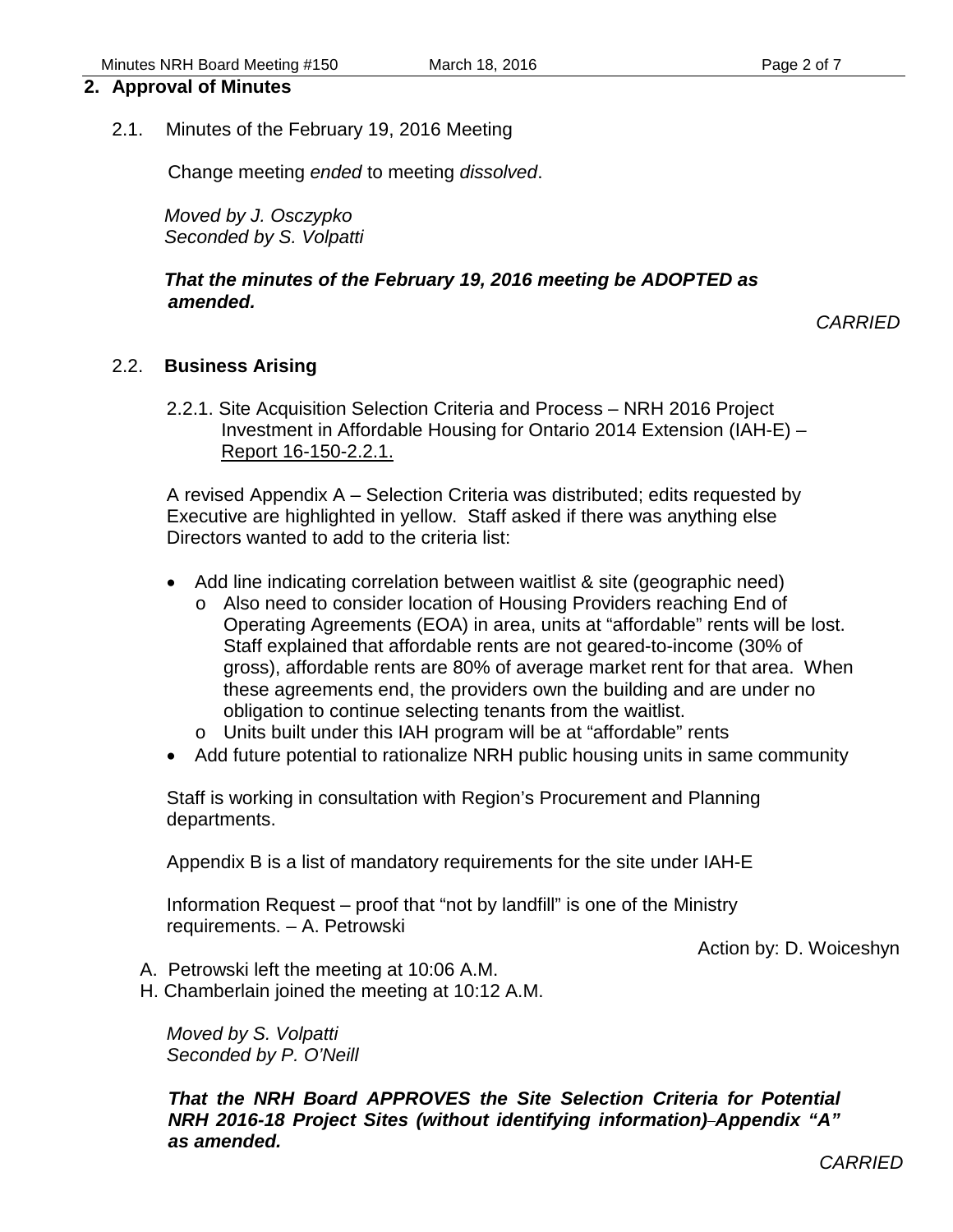A lengthily discussion ensued. Suggestion to group proposal evaluations by geography; use plus/negative for criteria.

2.2.1. a *Moved by S. Volpatti Seconded by J. Hyatt*

#### *That the NRH Board of Directors APPROVE selection of the priority municipality prior to evaluating properties.*

*CARRIED*

2.2.1.b *Moved by H. D'Angela Seconded by K. Blackley*

#### *That the NRH Board of Directors APPROVE authorizing staff to submit nonbinding Expressions of Interest (EOIs) to school boards and other government partners.*

*CARRIED*

2.2.1. c *Moved by S. Volpatti Seconded by P. O'Neill*

#### *That the NRH Board of Directors APPROVE holding a special meeting for needs assessment analysis of potential Capital project sites (communities) including IAH grant options.*

*CARRIED*

It was agreed that a special meeting will be held April 5, 2016 at 9:00 A.M. to review a needs analysis and determine priority communities for future builds.

2.2.1.d *Moved by H. D'Angela Seconded by K. Blackley*

*That the NRH Board of Directors APPROVE the following order for site selection:*

- *1. Staff to provide information with no weighting or scoring.*
- *2. Staff to provide deep needs analysis to enable Board to determine priority community.*
- *3. Once Priority Community has been determined for the next NRH build, staff to provide in depth information on land for all sites under consideration.*

*CARRIED*

2.2.2. Closed Session – Not required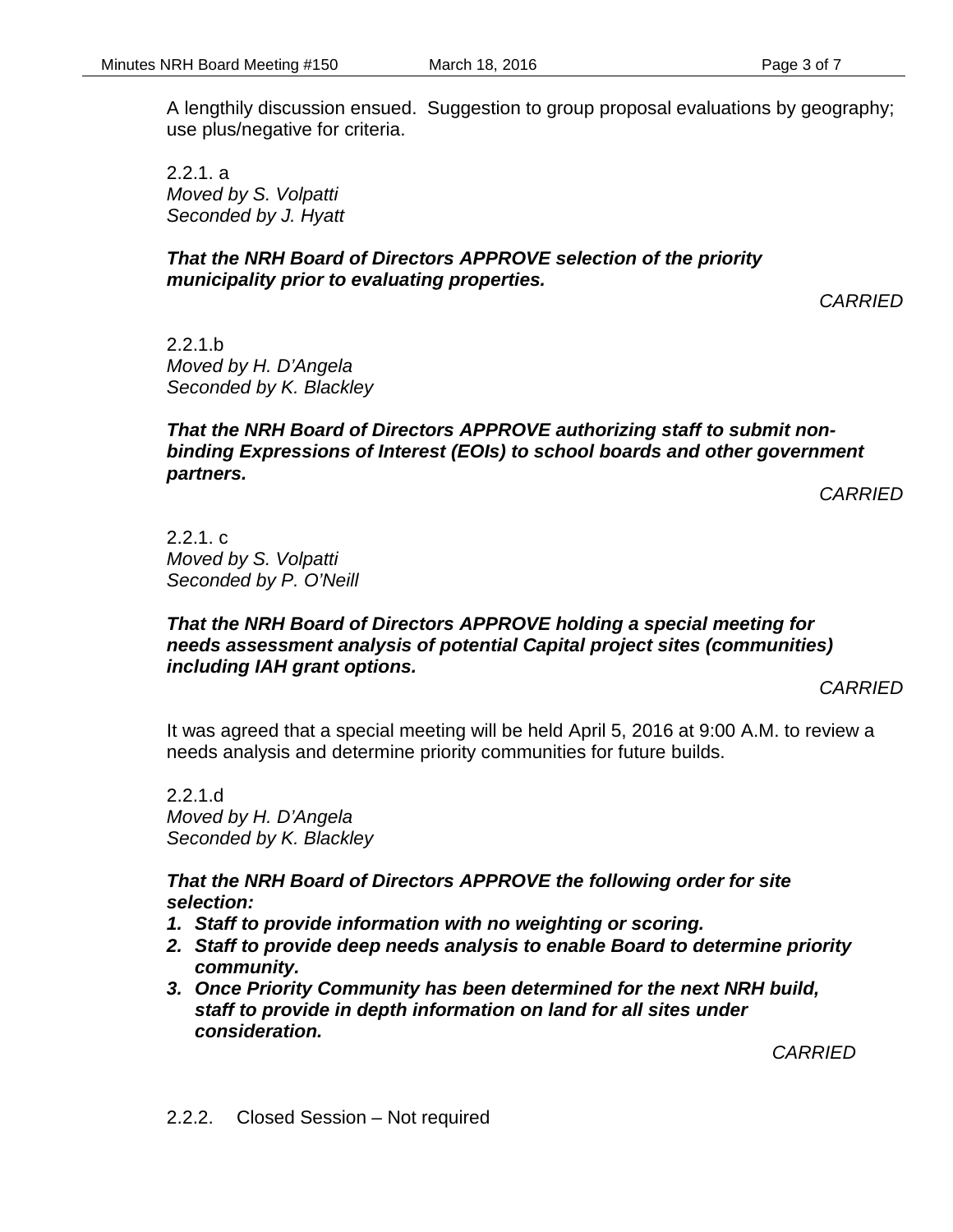2.2.3. IAH Development Committee Terms of Reference Councillor Directors Serving on the Development Committee – Memo 16-150-2.2.3.

*Moved by H. D'Angela Seconded by P. O'Neill*

- *1) That the NRH Board NOT populate a Development Committee until such time as the site has been selected,*
- *2) That a Design Committee for a new build be CREATED post selection.*

#### CARRIED

#### 2.2.4. Eligibility Review Officer Position

The CEO advised that she has requested information from other Service Managers, regarding an ERO position for the proposed 1-year pilot project, should the budget request be approved. More information to be presented at a future meeting.

2.2.5. Quarterly Report to NRH Board – Report 16-150-2.2.5.

*Moved by K. Blackley Seconded by P. O'Neill*

#### *That the NRH Board of Directors APPROVE the revised 4th Quarter 2015 and 2015 Overview Report.*

*CARRIED*

2.2.6. Strategic and Business Plan Development Policy E-12 – 16-150-2.2.6.

*Moved by K. Blackley Seconded by P. O'Neill*

#### *That the NRH Board of Directors APPROVE June 10, 2016 as the meeting date for a Strategic Planning Session.*

*CARRIED*

S. Volpatti left the meeting at 11:55 A.M.

2.2.7. Alternate Service Delivery Review Task Force Update

Task Force committee membership will be reviewed at the March 24, 2016 Council meeting. Once confirmed, the first meeting can be called.

**3.** Presentation – Cost Allocation Model & NRH Reserves

Helen Chamberlain, Director Financial Management and Planning, presented a slideshow on the Cost Allocation Model and Reserves. She reviewed:

- How charges for each indirect allocation are calculated.
	- o Charges compare favourably with OMBI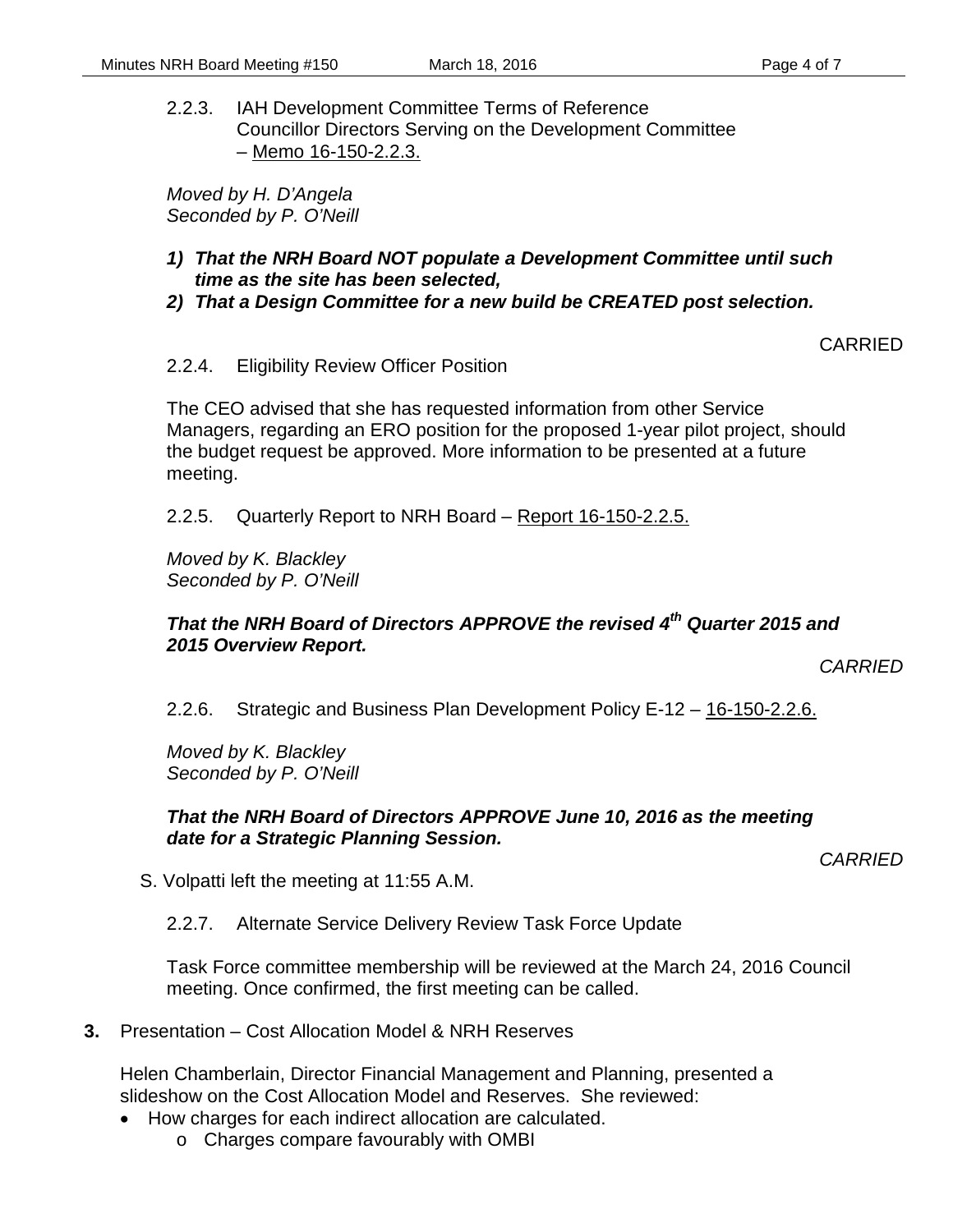- NRH Current Reserve categories and made suggestions for possible realignment
	- o Would provide more flexibility
	- o Ideally Capital reserves should equal one year of capital work
- NRH and Region Banking Agreements

*Moved by S. Volpatti Seconded by L. Allen*

#### *That the NRH Board of Directors APPROVE NRH alignment with Region's Banking agreement.*

*CARRIED*

3.a *Moved by H. D'Angela Seconded by P. O'Neill*

#### *That the NRH Board of Directors RECIEVE the presentation on Cost Allocation Model & NRH Reserves for information.*

*CARRIED*

Staff to email copy of presentation to Directors.

Action by: E. Balmain

H. Chamberlain left the meeting at 11:30 A.M.

#### **4. Staff Reports**

4.1. Foundation Repair or Reconstruction Decision – Report 16-150-4.1.

Staff presented this report; tenants moving out April  $7<sup>th</sup>$ .

*Moved by K. Goka Seconded by L. Allen*

#### *That the NRH Board of Directors DEFER report 16-160-4.1, Foundation Repair or Reconstruction Decision; and, That staff report back with additional information.*

*CARRIED*

#### **5. New Business**

There was no new business.

#### 6. **General Manager's Report**

6.1. Financial Statements - not available from Region till April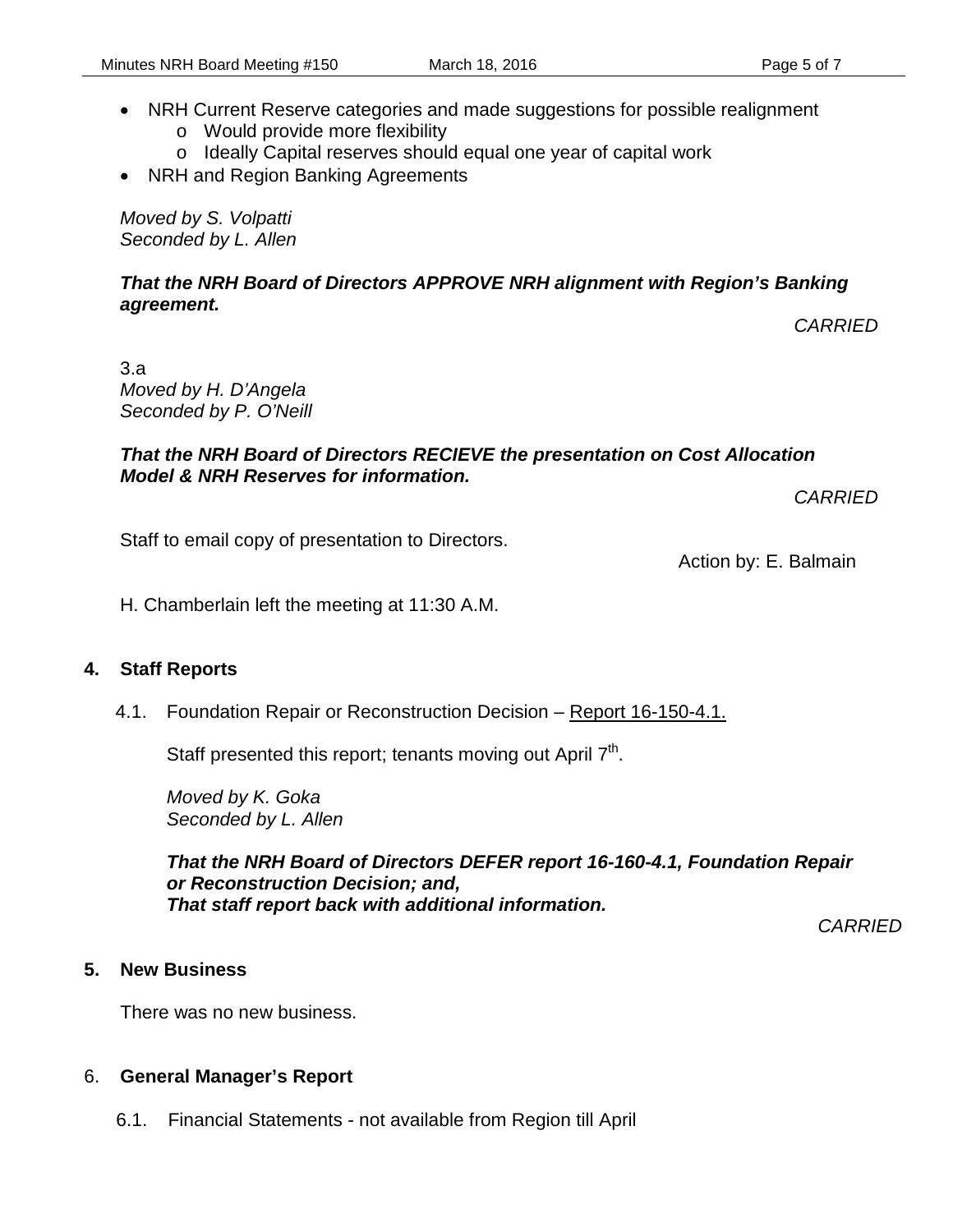#### **7. Committee/Advisory Group Meeting Minutes**

7.1. Tenant Advisory Group (TAG)

Minutes of the December 8, 2015 meeting were provided for information

*Moved by P. O'Neill Seconded by J. Osczypko*

#### *That the NRH Board of Directors RECEIVES Tenant Advisory Group (TAG) Minutes of December 8, 2015.*

*CARRIED*

#### **8. For Information**

8.1. Action Items from Previous Meetings – not provided for this meeting

#### *Correspondence/Media*

No items

#### **9. Other Business**

9.1. Housing and Homelessness Action Plan (HHAP)

The Chair advised that NRH will be participating in a HAAP event, anticipating an opportunity to educate the community and broaden opportunities; planners will be invited.

9.2. Concerns raised by members regarding disruptive behaviour of board member at meetings.

#### 10. Next Meeting

Friday, April 15, 2016 at 9:00 A.M. NRH Board Room Campbell East, 3<sup>rd</sup> Floor 1815 Sir Isaac Brock Way, Thorold